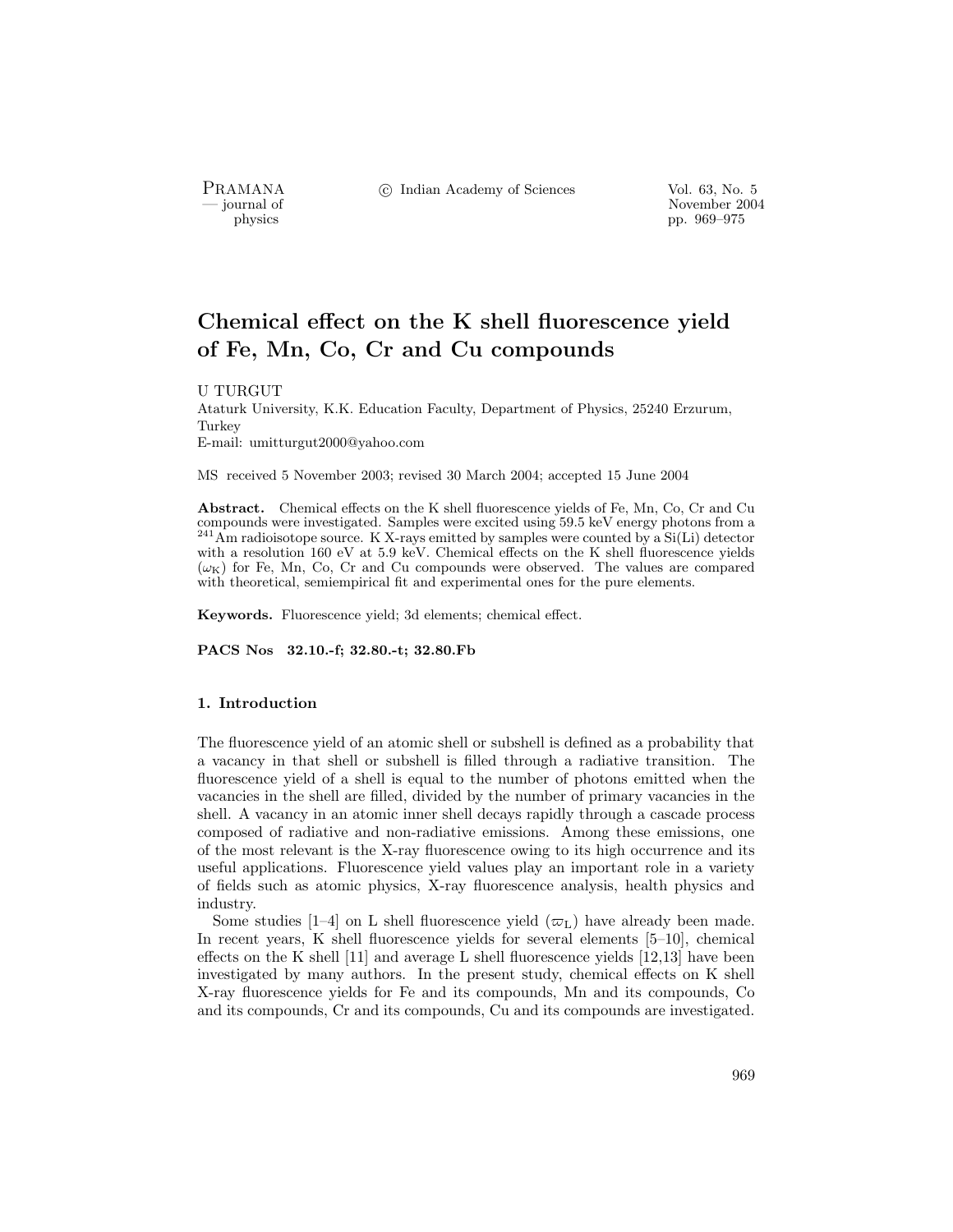U Turgut

#### 2. Experimental measurements

The experimental set-up is shown in figure 1. 59.5 keV  $\gamma$ -rays from an <sup>241</sup>Am source are collimated on targets, each of thickness 100–300  $\mu$ g/cm<sup>2</sup> of elements Fe, Mn, Co, Cr, Cu and of compounds  $FePO<sub>4</sub>$ ,  $FeF<sub>3</sub>$ ,  $Fe<sub>2</sub>O<sub>3</sub>$ ,  $FeCl<sub>3</sub>·6H<sub>2</sub>O$ ,  $FeCl<sub>2</sub>·4H<sub>2</sub>O$ ,  $\rm FeCl_32NH_4Cl \cdot H_2O, \quad Fe(SO_4)_2NH_4 \cdot 12H_2O, \quad MnSO_4 \cdot H_2O, \quad MnCl_2 \cdot 2H_2O, \quad MnCl_2 \cdot 2H_2O, \quad MnCl_2 \cdot 2H_2O, \quad MnCl_2 \cdot 2H_2O, \quad MnCl_2 \cdot 2H_2O, \quad MnCl_2 \cdot 2H_2O, \quad MnCl_2 \cdot 2H_2O, \quad MnCl_2 \cdot 2H_2O, \quad MnCl_2 \cdot 2H_2O, \quad MnCl_2 \cdot 2H_2O, \quad MnCl_2 \cdot 2H_2O, \quad$  $4H_2O$ ,  $MnCO_3$ ,  $MnCl_4$ ,  $KMnO_4$ ,  $CoF_2$ ,  $CoF_3$ ,  $CoO$ ,  $CoSO_4$ ,  $CoCl_2$ ,  $Co(SCN)_2, CoCl_2·6H_2O, CoSO_4·7H_2O, Co_2O_3, Co(CH_3COO)_2, Co(ClO_4)_2·6H_2O,$  $Cr_2O_3$ ,  $CrCl_2$ ,  $CrCl_3$ ,  $Cr(NO_3)_3$ ,  $Cr_2(SO_4)_3·H_2O$ ,  $Cr_2(SO_4)_3K_2SO_4·24H_2O$ ,  $Cr_3(CH_3CO_7)(OH)_2$ , CuCl, CuCl<sub>2</sub>, CuCl<sub>2</sub>·2H<sub>2</sub>O, CuO, Cu<sub>2</sub>O, CuCO<sub>3</sub>, CuC<sub>2</sub>O<sub>4</sub>, CuCN,  $Cu(C_2H_3O_2)_2·H_2O$ . All the targets have K edge energies lower than 59.5 keV. The fluorescent X-rays produced due to the interactions of the incoming photons with K shell electrons of the target elements are measured with a  $Si(Li)$  detector (resolution: 160 eV at 5.9 keV) and recorded using an ND 66B multichannel analyser system. The K X-ray spectra of Cu are shown in figure 2.

For measuring the K shell fluorescence yield, the intensity ratio of K X-rays to incoherent scattered X-rays was used. For this reason, aluminum was used as a scattering target. The K X-ray counting rate from the target of each element under study and the scattered radiation counting rate from the aluminum target, as measured by the detector is given by equations [10]

$$
N(\mathbf{K}) = R \frac{\Omega_1}{4\Pi} \frac{N_{\mathbf{A}}}{M_{(\mathbf{K})}} t_{(\mathbf{K})} W_i \beta_{(\mathbf{K})} \sigma_{(\mathbf{K})} \frac{\Omega_2}{4\Pi} \varepsilon_{(\mathbf{K})} \omega_{\mathbf{K}},\tag{1}
$$

and

$$
N(\text{Al}) = R \frac{\Omega_1}{4\Pi} \frac{N_\text{A}}{M_{(\text{Al})}} t_{(\text{Al})} \beta_{(\text{Al})} \frac{\mathrm{d}\sigma_{\text{KN}}(90^\circ)}{\mathrm{d}\Omega} S(x, Z) \Omega_2 \varepsilon_{(\text{Al})},\tag{2}
$$



Figure 1. Experimental set-up.

970 Pramana – J. Phys., Vol. 63, No. 5, November 2004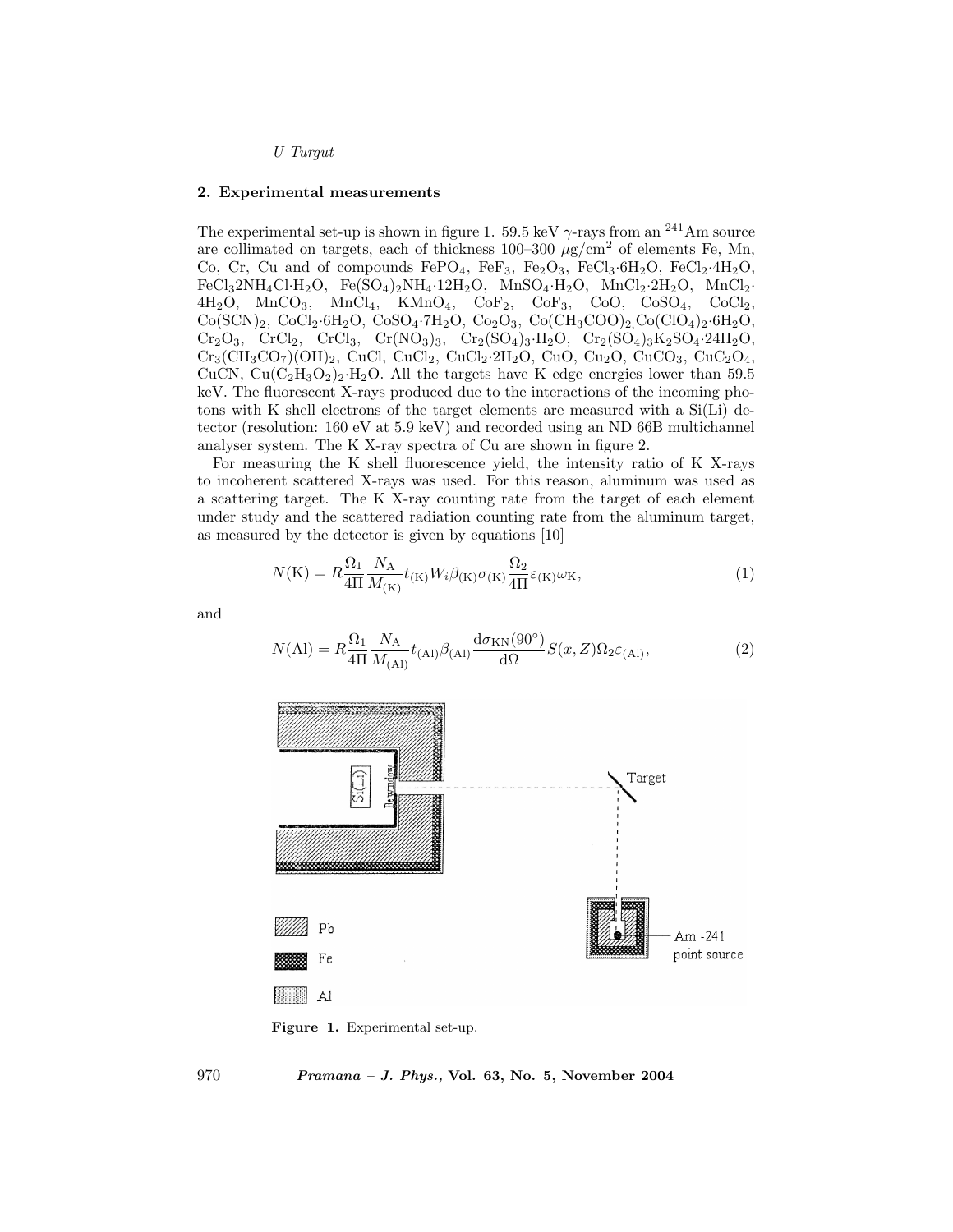

Figure 2. Spectra of Cu K X-rays.

where R is the source strength,  $\Omega_1$  is the source–target solid angle,  $W_i$  is the concentration in the target of the *i*th element,  $N_A$  is the Avogadro's number,  $M_{(K)}$ and  $M_{\text{(Al)}}$  are the atomic weights of the target element and aluminum,  $t_{\text{(K)}}$  and  $t_{(A1)}$  are the thicknesses of the target and Al,  $\sigma_K$  is the K shell photoionization cross-section of the element at the excitation energy of 59.5 keV,  $\omega_{\rm K}$  is the K shell fluorescence yield,  $\Omega_2$  is the target–detector solid angle,  $\varepsilon_{(K)}$  and  $\varepsilon_{(A)}$  are the detector efficiencies at the fluorescence and scattered X-ray energies, and  $\beta_{(K)}$ and  $\beta$ <sub>(Al)</sub> are the absorption correction factors of fluorescent target and Al target.  $(d\sigma_{KN}(90°)/d\Omega)$  is the Klein–Nishina differential cross-section per electron and  $S(x, Z)$  is the incoherent scattering factor of Al. From eqs (1) and (2),  $\omega_{\rm K}$  can be resolved:

$$
\omega_{\mathcal{K}} = \frac{M_{\mathcal{K}}}{M_{\mathcal{A}1}} \frac{t_{\mathcal{(A}1)}}{t_{\mathcal{(K)}}} \frac{\beta_{\mathcal{(A}1)}}{\beta_{\mathcal{(K)}}} \frac{\varepsilon_{\mathcal{(A}1)}}{\varepsilon_{\mathcal{(K)}}} \frac{N_{\mathcal{(K)}}}{N_{\mathcal{(A}1)}} \frac{4\Pi}{W_i \sigma_{\mathcal{K}}} \frac{d\sigma_{\mathcal{K}N(90^\circ)}}{d\Omega} S(x, Z). \tag{3}
$$

The  $N_{(K)}$  and  $N_{(A)}$  values are determined from the photopeak and scattered peak areas at the same counting geometry,  $\sigma_K$  values were taken from the table of Scofield [14]. The differential Klein–Nishina cross-section per electron,  $d\sigma_{KN}(90°)/d\Omega$ , is calculated using the well-known Klein–Nishina expression [15]. The function of  $S(x, Z)$  vs.  $x = \sin(\theta/2)/\lambda$  was determined for Al from the table of Hubbell *et al* [15]. The self-absorption correction factor for emitted K X-rays was determined by the following equation:

$$
\beta(\mathbf{k}) = \frac{1 - \exp\left[-\left(\frac{\mu_{\gamma}}{\cos\theta} + \frac{\mu_{\mathbf{k}}}{\cos\phi}\right)t_{\mathbf{k}}\right]}{\left(\frac{\mu_{\gamma}}{\cos\theta} + \frac{\mu_{\mathbf{k}}}{\cos\phi}\right)t_{\mathbf{k}}},\tag{4}
$$

where  $\mu_{\gamma}$  and  $\mu_{\rm K}$  are the total attenuation coefficients [16] at primary  $\gamma$  and emitted K X-ray energies, respectively, and  $\theta$  (=45°) and  $\phi$  (=45°) are the angles with the sample normal primary and emitted K X-rays. The  $\beta_{(Al)}$  value is obtained similarly to eq. (4):

 $Pramana - J. Phys., Vol. 63, No. 5, November 2004$  971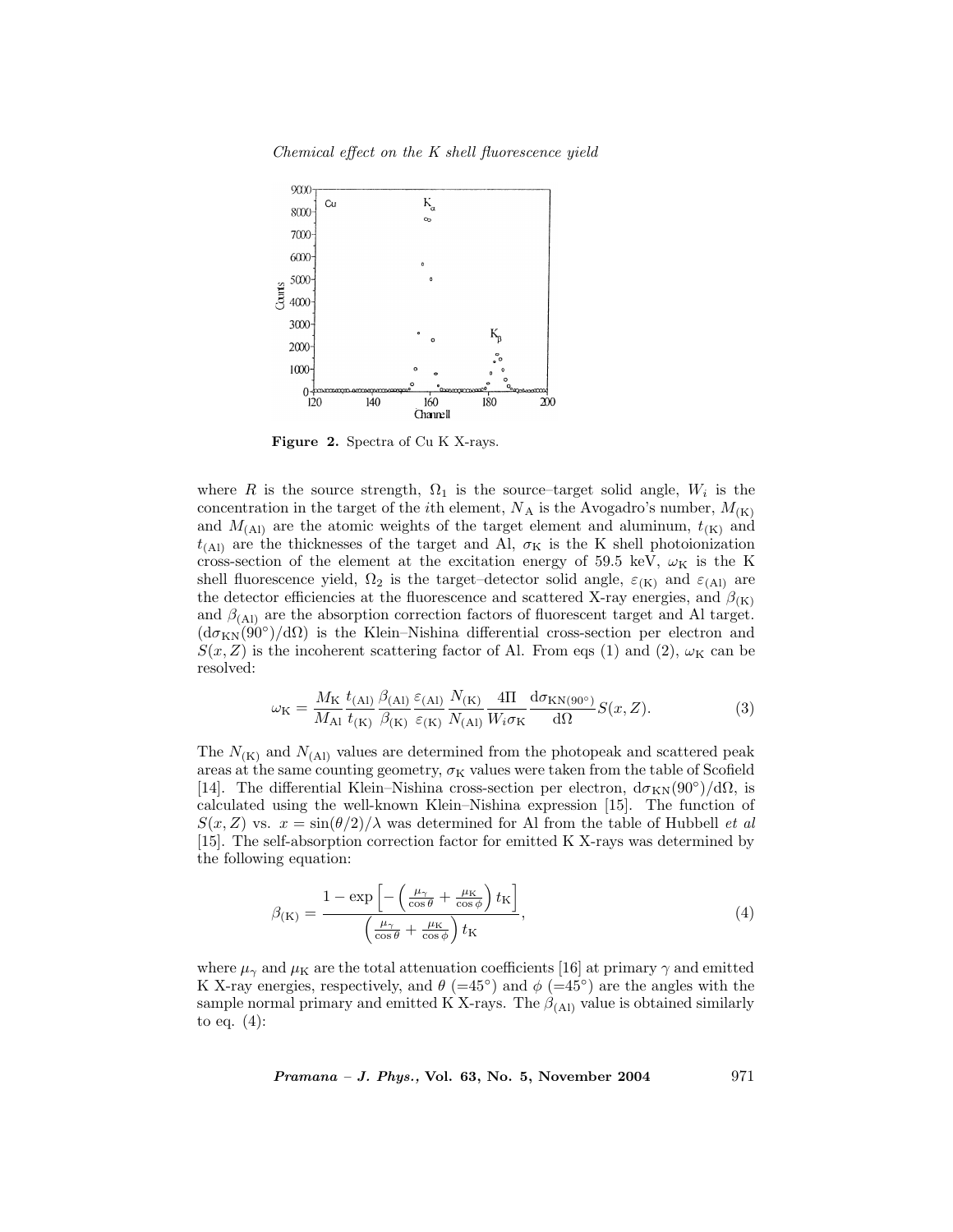U Turgut

$$
\beta_{\text{(Al)}} = \frac{1 - \exp\left[-\left(\frac{\mu_{\gamma\text{(Al)}}}{\cos\theta} + \frac{\mu_{s\text{(Al)}}}{\cos\phi}\right)t_{\text{Al}}\right]}{\left(\frac{\mu_{\gamma\text{(Al)}}}{\cos\theta} + \frac{\mu_{s\text{(Al)}}}{\cos\phi}\right)t_{\text{Al}}},\tag{5}
$$

where  $\mu_{\gamma(A)}$  is the absorption coefficient of aluminum at the energy of the incident  $\gamma$ -rays and  $\mu_{s(A)}$  is the absorption coefficient of aluminum at the scattered photons energy calculated using the Compton relation and a scattering angle of 90<sup>°</sup>.

The measured values of K shell fluorescence yield and the theoretical values [17,18] and semiempirical fits values [19,20] for pure elements are listed in tables 1 and 2. The relative difference (RD) between the experimental and Kostroun et al [17] values are presented in the last column in table 1. They were calculated using the equation,

$$
RD = \frac{(\omega_{K})_{\text{exp}} - (\omega_{K})_{\text{theory}}}{(\omega_{K})_{\text{theory}}} \times 100\%.
$$
 (6)

### 3. Results and discussion

In the method, the K X-ray counting rate from the target (eq. (1)) and the scattered radiation counting rate from the aluminum target (eq. (2)) are measured at the same geometry. From these equations, the K shell fluorescence yield,  $\omega_K$ , is obtained (eq. (3)). The values of  $\omega_K$  are independent of the primary photon flux and the source–target–detector geometry factor. The method also dispenses with the need for the determination of absolute values of source strength and solid angles. It can be seen from tables 1 and 2 that the present results are in good agreement for pure elements, within the experimental uncertainties. The estimated error in the experimentally measured  $\omega_K$  value is  $< 6\%$  for this method. This error arises due to the uncertainties in various physical parameters, namely the errors in the evaluation of area under the K X-ray peaks, target thickness, detector efficiency and absorption correction factor.

Since the orbital energy of K, L, M, N shells and their subshells get closer to each other with increasing quantum number  $n$ , outer energy levels are sensitive to the chemical environment. Outer energy levels are strongly affected by ligands according to the crystal field theory. In addition to this, valence electrons participating in the formation of a chemical bond are removed from the atom and this effect causes a change in the electronic screening and a change in the outer shell binding energies. Thus, binding energies of K shell electrons are strongly affected by the chemical environment. Since K shell electrons have different binding energies in different compounds, Auger electron ejection probability and K shell fluorescence yield have different values for different compounds.

It has been shown that for the 3d transition metals the change in the number of 3d electrons is the only important contribution for the change in the K fluorescence yield values and the effect of changing 4s and 4p electrons can practically be neglected. The results of changes in the 3d electron population of all the transition metals in their compounds, one can either consider the rearrangement of electrons between 3d and 4s states of the transition metal or transfer of electrons from the 3d state to the ligand atom or vice versa. The chemical environment must be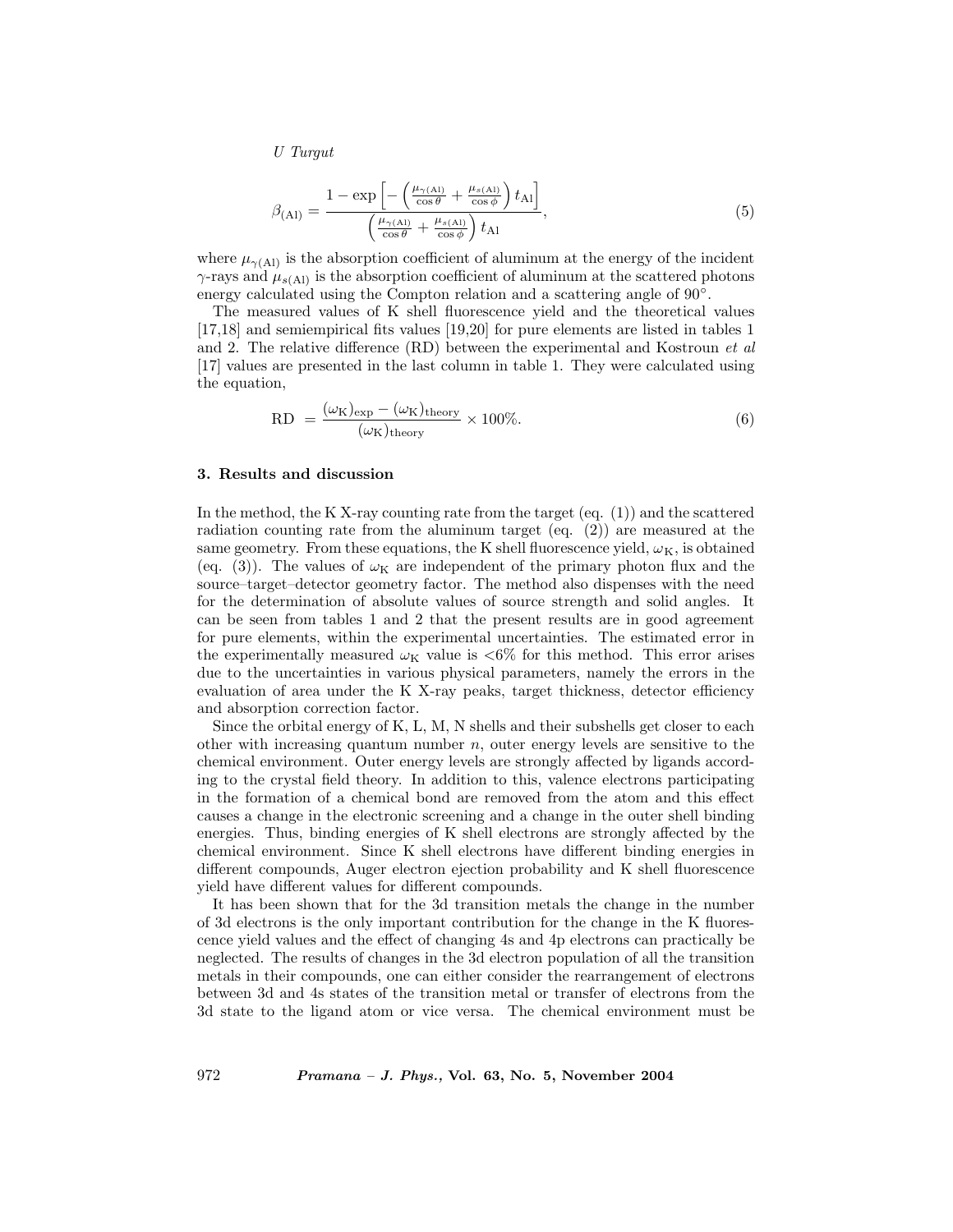|                                                                                           |                                                                                                                                                                                     |                                                                                                                                                                                                                                                                                                                                                     | Table 1. Experimental K shell fluorescence yield values.                                                                                                                                       |                   |                                                                                                                      |                                                                                                                                                                                                                           |                                                                   |                     |
|-------------------------------------------------------------------------------------------|-------------------------------------------------------------------------------------------------------------------------------------------------------------------------------------|-----------------------------------------------------------------------------------------------------------------------------------------------------------------------------------------------------------------------------------------------------------------------------------------------------------------------------------------------------|------------------------------------------------------------------------------------------------------------------------------------------------------------------------------------------------|-------------------|----------------------------------------------------------------------------------------------------------------------|---------------------------------------------------------------------------------------------------------------------------------------------------------------------------------------------------------------------------|-------------------------------------------------------------------|---------------------|
| Compounds                                                                                 | Exp.                                                                                                                                                                                | RD                                                                                                                                                                                                                                                                                                                                                  | Compounds                                                                                                                                                                                      | Exp.              | RD                                                                                                                   | Compounds                                                                                                                                                                                                                 | Exp.                                                              | R                   |
|                                                                                           | $0.427 \pm 0.028$                                                                                                                                                                   | $-4.5$                                                                                                                                                                                                                                                                                                                                              |                                                                                                                                                                                                | $0.294 \pm 0.009$ |                                                                                                                      |                                                                                                                                                                                                                           | $0.362 \pm 0.008$                                                 | $+4.9$              |
| ond<br>បាញ់<br>បាច់ បាច់                                                                  |                                                                                                                                                                                     | $-5.4$                                                                                                                                                                                                                                                                                                                                              | $\begin{array}{l} {\rm CrCl}_2 \\ {\rm CrCl}_3 \\ {\rm Cr}_2{\rm O}_3 \\ {\rm Cr}( {\rm NO}_3)_3 \\ {\rm Cr}( {\rm NO}_3)_3 \\ {\rm Cr}_2({\rm SO}_4)_3 \cdot {\rm H}_2{\rm O} \\ \end{array}$ | $0.295 \pm 0.009$ |                                                                                                                      | $\begin{array}{l} {\rm CoO} \\ {\rm CoF}_1 \\ {\rm CoF}_3 \\ {\rm CoO}_3 \\ {\rm Co(SCN)}_2 \\ {\rm Co(SCN)}_2 \\ {\rm Co(CH_3COO)_2} \\ {\rm CoCl}_2.6 {\rm H}_2 {\rm O} \\ {\rm CoCl}_2 \\ {\rm COCl}_2 \\ \end{array}$ | $0.396 \pm 0.010$                                                 |                     |
|                                                                                           | $\begin{array}{c} 0.423 \pm 0.020 \\ 0.478 \pm 0.033 \\ 0.481 \pm 0.023 \\ 0.421 \pm 0.022 \\ 0.412 \pm 0.020 \\ 0.470 \pm 0.022 \\ 0.479 \pm 0.022 \\ 0.514 \pm 0.022 \end{array}$ |                                                                                                                                                                                                                                                                                                                                                     |                                                                                                                                                                                                | $0.299 \pm 0.010$ |                                                                                                                      |                                                                                                                                                                                                                           | $0.397 \pm 0.010$                                                 |                     |
|                                                                                           |                                                                                                                                                                                     | $\begin{array}{l} 6.9 \\ + + 0.5 \\ + - 0.0 \\ + + 14.8 \\ + + 14.8 \\ + + 14.8 \\ + + 14.8 \\ + + 14.8 \\ + + 14.8 \\ + + 14.8 \\ + + 14.9 \\ + + 14.9 \\ + + 14.9 \\ + + 14.9 \\ + + 14.9 \\ + + 14.9 \\ + + 14.9 \\ + + 14.9 \\ + + 14.9 \\ + + 14.9 \\ + + 14.9 \\ + + 14.9 \\ + + 14.9 \\ + + 14.9 \\ + + 14.9 \\ + + 14.9 \\ + + 14.9 \\ + +$ |                                                                                                                                                                                                | $0.298 \pm 0.009$ |                                                                                                                      |                                                                                                                                                                                                                           | $0.398 \pm 0.009$                                                 |                     |
| $\begin{array}{l} \mathrm{CuC_{2}O_{4}} \\ \mathrm{Cu_{2}O} \\ \mathrm{CuCN} \end{array}$ |                                                                                                                                                                                     |                                                                                                                                                                                                                                                                                                                                                     |                                                                                                                                                                                                | $0.301 \pm 0.01$  |                                                                                                                      |                                                                                                                                                                                                                           | $0.355 \pm 0.007$                                                 |                     |
|                                                                                           |                                                                                                                                                                                     |                                                                                                                                                                                                                                                                                                                                                     | $C_{13}$ (CH <sub>3</sub> CO <sub>7</sub> )(OH) <sub>2</sub>                                                                                                                                   | $0.315 \pm 0.012$ |                                                                                                                      |                                                                                                                                                                                                                           |                                                                   |                     |
|                                                                                           |                                                                                                                                                                                     |                                                                                                                                                                                                                                                                                                                                                     | $\text{Cr}_2(\text{SO}_4)_3\text{K}_2\text{SO}_4\cdot 24\text{H}_2\text{O}$                                                                                                                    | $0.321 \pm 0.012$ |                                                                                                                      |                                                                                                                                                                                                                           | $\begin{array}{c} 0.352 \pm 0.006 \\ 0.416 \pm 0.010 \end{array}$ |                     |
| $Du(C_2H_3O_2)_{2} \cdot H_2O$                                                            |                                                                                                                                                                                     |                                                                                                                                                                                                                                                                                                                                                     |                                                                                                                                                                                                |                   |                                                                                                                      |                                                                                                                                                                                                                           | $0.399 \pm 0.009$                                                 |                     |
| CuCl <sub>2</sub> ·2H <sub>2</sub> O                                                      | $0.496 \pm 0.035$                                                                                                                                                                   |                                                                                                                                                                                                                                                                                                                                                     |                                                                                                                                                                                                |                   |                                                                                                                      | CoSO <sub>4</sub> .7H <sub>2</sub> O                                                                                                                                                                                      | $0.412 \pm 0.008$                                                 | $4 + 1 + 1 + 1 + 1$ |
|                                                                                           |                                                                                                                                                                                     |                                                                                                                                                                                                                                                                                                                                                     |                                                                                                                                                                                                |                   |                                                                                                                      | 508O <sub>4</sub>                                                                                                                                                                                                         | 0.007<br>$0.356 \pm$                                              |                     |
|                                                                                           |                                                                                                                                                                                     |                                                                                                                                                                                                                                                                                                                                                     |                                                                                                                                                                                                |                   |                                                                                                                      | $O_6({\rm CIO}_4)_2.6{\rm H}_2{\rm O}_4$                                                                                                                                                                                  | $\pm 0.011$<br>0.422                                              | $+11.6$             |
| MnCO <sub>3</sub>                                                                         |                                                                                                                                                                                     |                                                                                                                                                                                                                                                                                                                                                     |                                                                                                                                                                                                | $0.320 \pm 0.010$ |                                                                                                                      |                                                                                                                                                                                                                           |                                                                   |                     |
|                                                                                           | $\begin{array}{c} 0.285\,\pm\,0.007\\ 0.326\,\pm\,0.006 \end{array}$                                                                                                                |                                                                                                                                                                                                                                                                                                                                                     |                                                                                                                                                                                                | $0.324 \pm 0.012$ |                                                                                                                      |                                                                                                                                                                                                                           |                                                                   |                     |
| $\mathrm{MnCl}_4\mathrm{MnSO}_4\text{-}\mathrm{H}_2\mathrm{O}$                            | $0.336 \pm 0.009$                                                                                                                                                                   | $\begin{array}{cccc}\n & 2 & 3 & 4 & 1 \\  & 2 & 3 & 5 & 4 & 1 \\  & 2 & 3 & 5 & 5 & 1 \\  & 2 & 4 & 5 & 5 & 1 \\  & 2 & 3 & 5 & 5 & 1\n\end{array}$                                                                                                                                                                                                | $\begin{array}{l} \mathrm{FePO}_4 \\ \mathrm{Fe} \mathrm{P}_3 \\ \mathrm{Fe}_2 \mathrm{O}_3 \\ \mathrm{Fe}\mathrm{Cl}_3.\mathrm{6H}_2\mathrm{O} \end{array}$                                   | $0.322 \pm 0.010$ |                                                                                                                      |                                                                                                                                                                                                                           |                                                                   |                     |
| MnO <sub>4</sub>                                                                          |                                                                                                                                                                                     |                                                                                                                                                                                                                                                                                                                                                     |                                                                                                                                                                                                | $0.371 \pm 0.011$ |                                                                                                                      |                                                                                                                                                                                                                           |                                                                   |                     |
| AnCl <sub>2</sub> .4H <sub>2</sub>                                                        | $\begin{array}{c} 0.289\,\pm\,0.008\\ 0.339\,\pm\,0.013 \end{array}$                                                                                                                |                                                                                                                                                                                                                                                                                                                                                     | FeCl <sub>2</sub> .4H <sub>2</sub> O                                                                                                                                                           | $0.369 \pm 0.012$ |                                                                                                                      |                                                                                                                                                                                                                           |                                                                   |                     |
| $\text{MnCl}_2.\text{2H}_2\text{O}$                                                       | $0.335 \pm 0.013$                                                                                                                                                                   |                                                                                                                                                                                                                                                                                                                                                     | FeCl32NH <sub>4</sub> Cl-H <sub>2</sub> O                                                                                                                                                      | $0.383 \pm 0.013$ | $-6.7$<br>$-7.7$<br>$-8.1$<br>$-7.5$<br>$-7.7$<br>$-7.5$<br>$-7.5$<br>$-7.5$<br>$-7.5$<br>$-7.5$<br>$-7.5$<br>$-7.5$ |                                                                                                                                                                                                                           |                                                                   |                     |
|                                                                                           |                                                                                                                                                                                     |                                                                                                                                                                                                                                                                                                                                                     | $Fe(SO_4)_2NH_4 \cdot 12H_2O$                                                                                                                                                                  | $0.394 \pm 0.013$ |                                                                                                                      |                                                                                                                                                                                                                           |                                                                   |                     |
|                                                                                           |                                                                                                                                                                                     |                                                                                                                                                                                                                                                                                                                                                     |                                                                                                                                                                                                |                   |                                                                                                                      |                                                                                                                                                                                                                           |                                                                   |                     |

Chemical effect on the K shell fluorescence yield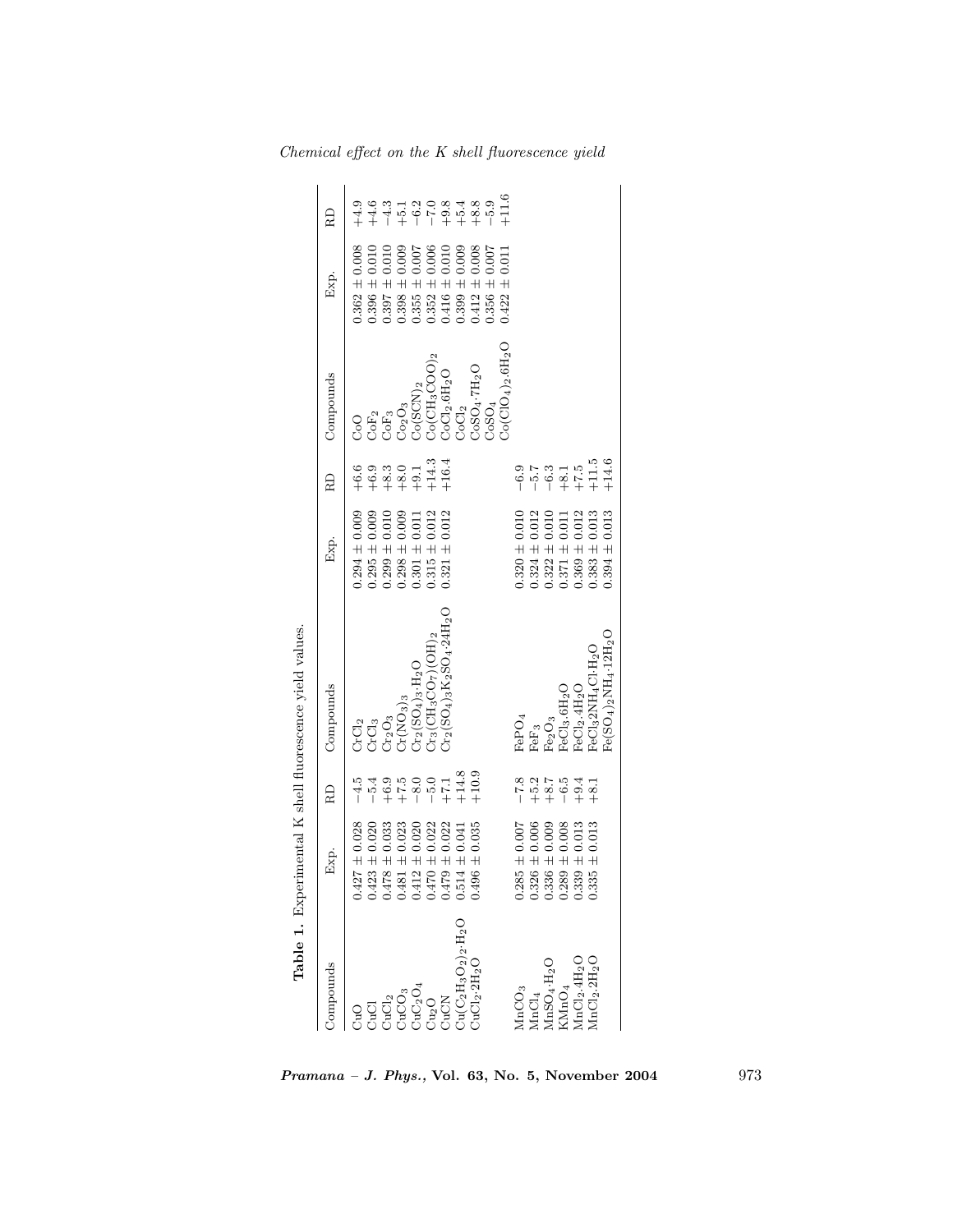### U Turgut

|          | Theoretical   |              | Semiempirical fits |             |               |
|----------|---------------|--------------|--------------------|-------------|---------------|
| Elements | Kostroun [17] | Walters [18] | Hubbell [19]       | Krause [20] | Bambynek [19] |
| Cu       | 0.448         | 0.467        | 0.441              | 0.440       | 0.454         |
| Cr       | 0.276         | 0.293        | 0.286              | 0.275       | 0.289         |
| Co       | 0.379         | 0.397        | 0.382              | 0.373       | 0.388         |
| Mn       | 0.310         | 0.327        | 0.319              | 0.308       | 0.321         |
| Fe       | 0.344         | 0.362        | 0.351              | 0.340       | 0.355         |

Table 2. Theoretical and semiempirical fit values of K shell fluorescence yield.

the real cause of the increase of the number of 3d electrons for Fe, Co, Cu, Cr and Mn in their compounds.

Our analysis shows that the changes of the K shell fluorescence yield values for Fe, Co, Cu, Cr and Mn in the compounds can be interpreted as due to changes in the electron population of the valence bands of Fe, Co, Cu, Cr and Mn in the compounds. We believe that the results of this study will be helpful to better understand the dependence of the K shell fluorescence yield values to changes in the valence electronic configurations of 3d transition metals and throw some light on the valence electronic structure of Fe, Co, Cu, Cr and Mn in compounds. Moreover, the results of this work can stimulate both the experimental and theoretical research with other 3d transition metal compounds.

It is observed that the experimental value deviates by as much as  $-6.3\%$ for Fe<sub>2</sub>O<sub>3</sub>, by  $+14.6\%$  for Fe(SO<sub>4</sub>)<sub>2</sub>NH<sub>4</sub>·12H<sub>2</sub>O,  $+5.2\%$  for MnCl<sub>4</sub>,  $+9.4\%$ for MnCl<sub>2</sub>·4H<sub>2</sub>O,  $-4.3\%$  for CoO, 11.6% for Co(ClO<sub>4</sub>)<sub>2</sub>·6H<sub>2</sub>O, +6.6% for CrCl<sub>2</sub>, +16.4% for Cr<sub>2</sub>(SO<sub>4</sub>)<sub>3</sub>K<sub>2</sub>SO<sub>4</sub>.24H<sub>2</sub>O, -4.5% for CuO and +14.8% for  $Cu(C_2H_3O_2)_2·H_2O$ . This shows that when the number of atoms in a compound increases, significant differences between experimental and theoretical values are observed.

## References

- [1] K L Allawadhi, B S Sood, R Mittal, N Singh and K S Sharma, X-ray Spectrom. 25, 233 (1996)
- [2] H J Sanchez, M Rubio, R D Perez and E Burattini, X-ray Spectrom. 23, 267 (1994)
- [3] S Singh, D Mehta, R R Garg, S Kumar, M L Garg, N Singh, P C Mangal, J H Hubbell and P N Trehan, Nucl. Instrum. Methods Phys. Res. B51, 5 (1990)
- [4] S Puri, D Mehta, B Chand, N Singh and P N Trehan, X-ray Spectrom. 22, 358 (1993)
- [5] K M Balakrishna, N G Nayak, N Lingappa and K Siddappa, J. Phys. B27, 715 (1994)
- [6] K J Pious, K M Balakrishna, N Lingappa and K Siddappa, J. Phys. B25, 1155 (1992)
- [7] N P S Sidhu, B S Gerewal and H S Sahota, X-ray Spectrom. 17, 29 (1988)
- [8] A V Sole, B Denecke, G Grosse and W Bambynek, Nucl. Instrum. Methods A329, 418 (1993)
- [9]  $\ddot{O}$  Simsek, O Doğan,  $\ddot{U}$  Turgut and M Ertuğrul, *Radiat. Phys. Chem.* **54**, 229 (1999)
- $[10]$  O Smsek, *Phys. Scr.* 58, 235 (1998)
- [11] E Büyükkasap, Spectrochim. Acta B53, 499 (1998)

974 Pramana – J. Phys., Vol. 63, No. 5, November 2004